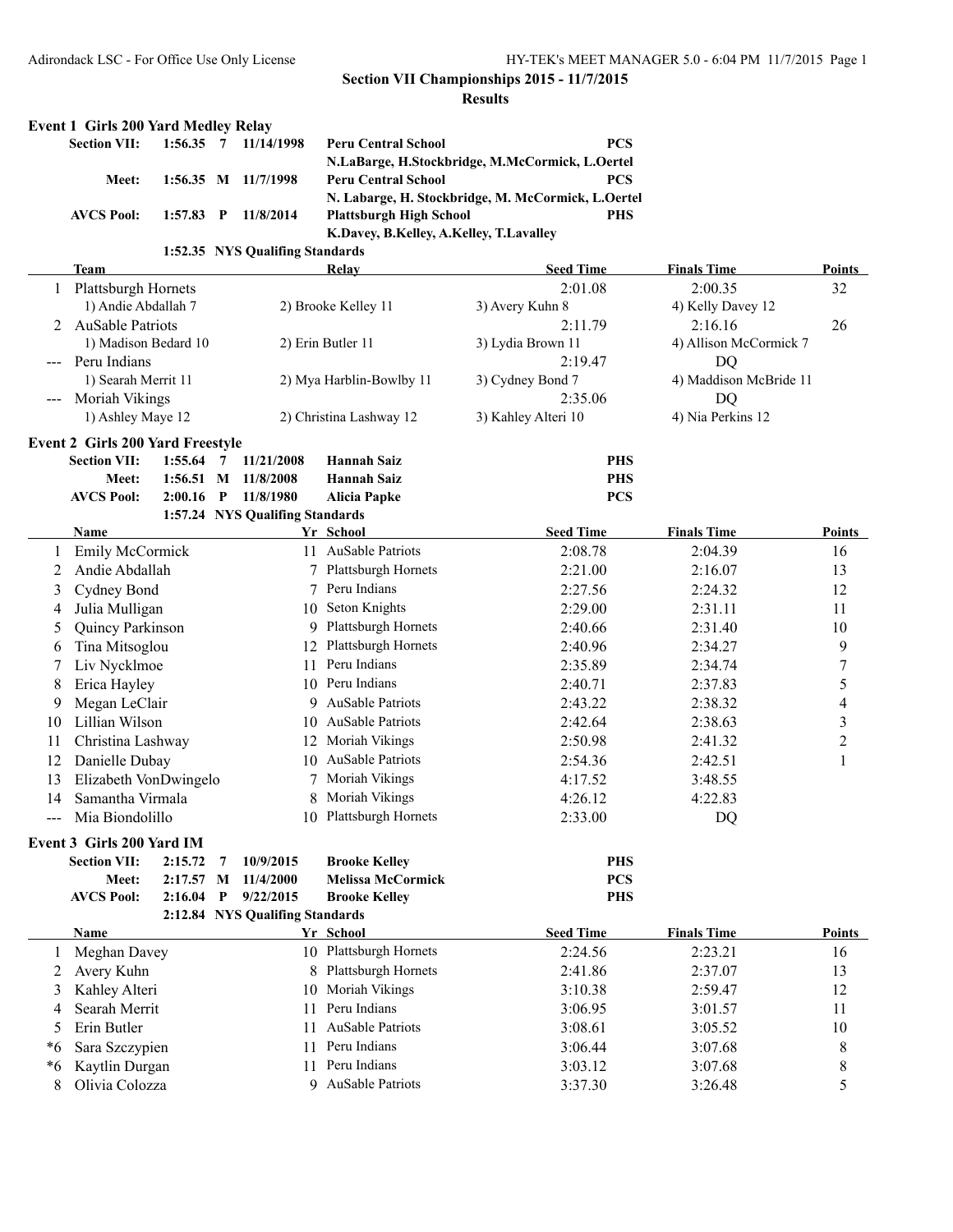# **Section VII Championships 2015 - 11/7/2015**

**Results**

## **(Event 3 Girls 200 Yard IM)**

|                     | Name                                    |         |                |                                 | Yr School               |                          | <b>Seed Time</b> | <b>Finals Time</b> | <b>Points</b>  |
|---------------------|-----------------------------------------|---------|----------------|---------------------------------|-------------------------|--------------------------|------------------|--------------------|----------------|
|                     | Stephanie Zukowski                      |         |                | 11                              | Plattsburgh Hornets     |                          | 3:23.41          | DQ                 |                |
| $\qquad \qquad - -$ | <b>Barrett Miller</b>                   |         |                | 11                              | Plattsburgh Hornets     |                          | 2:54.01          | DQ                 |                |
|                     |                                         |         |                |                                 |                         |                          |                  |                    |                |
|                     | <b>Event 4 Girls 50 Yard Freestyle</b>  |         |                |                                 |                         |                          |                  |                    |                |
|                     | <b>Section VII:</b>                     | 24.91   | $\overline{7}$ | 11/11/2000                      | <b>Nicole LaBarge</b>   |                          | <b>PCS</b>       |                    |                |
|                     | Meet:                                   | 24.91 M |                | 11/4/2000                       | Nikki Labarge           |                          | <b>PCS</b>       |                    |                |
|                     | <b>AVCS Pool:</b>                       | 25.50   | $\mathbf{P}$   | 11/9/1984                       | Lisa Roach              |                          | <b>AVCS</b>      |                    |                |
|                     | <b>Name</b>                             |         |                | 24.84 NYS Qualifing Standards   | Yr School               |                          | <b>Seed Time</b> | <b>Finals Time</b> | Points         |
|                     | Andie Abdallah                          |         |                |                                 | 7 Plattsburgh Hornets   |                          | 27.47            | 27.60              | 16             |
| 2                   | Maddison McBride                        |         |                | 11                              | Peru Indians            |                          | 29.79            | 29.25              | 13             |
|                     |                                         |         |                |                                 | AuSable Patriots        |                          |                  |                    |                |
| 3                   | Haylee Vanderpool                       |         |                | 10                              |                         |                          | 29.61            | 30.00              | 12             |
| 4                   | Mikayla Fountain                        |         |                | 10                              | Peru Indians            |                          | 30.57            | 30.20              | 11             |
| 5                   | <b>Allison McCormick</b>                |         |                |                                 | <b>AuSable Patriots</b> |                          | 31.27            | 30.37              | 10             |
| 6                   | Olivia Barnett                          |         |                |                                 | Seton Knights           |                          | 30.66            | 30.63              | 9              |
|                     | Kylei Pena                              |         |                | 11.                             | Peru Indians            |                          | 30.55            | 31.04              | 7              |
| 8                   | Julia Mitsoglou                         |         |                | 10                              | Plattsburgh Hornets     |                          | 32.00            | 31.52              | 5              |
| 9                   | Nia Perkins                             |         |                |                                 | 12 Moriah Vikings       |                          | 32.32            | 31.90              | 4              |
| 10                  | <b>Briana Rosney</b>                    |         |                | 9                               | Plattsburgh Hornets     |                          | 34.24            | 34.58              | 3              |
| 11                  | Samantha Virmala                        |         |                | 8                               | Moriah Vikings          |                          | 1:20.60          | 56.02              | $\overline{c}$ |
|                     | <b>Event 5 Girls 100 Yard Butterfly</b> |         |                |                                 |                         |                          |                  |                    |                |
|                     | <b>Section VII:</b>                     | 58.29   | 7              | 11/21/2008                      | <b>Hannah Saiz</b>      |                          | <b>PHS</b>       |                    |                |
|                     | Meet:                                   | 59.60 M |                |                                 |                         | H. Stockbridge / H. Saiz |                  | PCS / PHS          |                |
|                     | <b>AVCS Pool:</b>                       | 1:03.38 | $\mathbf{P}$   | 11/8/2014                       | <b>Brooke Kelley</b>    |                          | <b>PHS</b>       |                    |                |
|                     |                                         |         |                | 1:00.02 NYS Qualifing Standards |                         |                          |                  |                    |                |
|                     | Name                                    |         |                |                                 | Yr School               |                          | <b>Seed Time</b> | <b>Finals Time</b> | Points         |
| 1                   | <b>Brooke Kelley</b>                    |         |                |                                 | 11 Plattsburgh Hornets  |                          | 1:00.47          | 59.68P NYS         | 16             |
| 2                   | Avery Kuhn                              |         |                |                                 | Plattsburgh Hornets     |                          | 1:12.43          | 1:08.75            | 13             |
| 3                   | Mya Harblin-Bowlby                      |         |                | 11                              | Peru Indians            |                          | 1:15.54          | 1:15.26            | 12             |
| 4                   | <b>Barrett Miller</b>                   |         |                | 11                              | Plattsburgh Hornets     |                          | 1:21.15          | 1:20.67            | 11             |
| 5                   | Ashley Maye                             |         |                | 12                              | Moriah Vikings          |                          | 1:26.59          | 1:28.92            | 10             |
| 6                   | Sara Szczypien                          |         |                | 11                              | Peru Indians            |                          | 1:26.74          | 1:29.20            | 9              |
| 7                   | Danielle Dubay                          |         |                | 10                              | <b>AuSable Patriots</b> |                          | 1:34.21          | 1:29.71            | 7              |
| 8                   | <b>Riley Stone</b>                      |         |                | 9                               | <b>AuSable Patriots</b> |                          | 1:31.81          | 1:30.95            | 5              |
| 9                   | Nia Perkins                             |         |                | 12                              | Moriah Vikings          |                          | 1:39.62          | 1:34.77            | 4              |
| 10                  | Olivia Colozza                          |         |                |                                 | AuSable Patriots        |                          | 1:44.20          | 1:38.76            | 3              |
| 11                  | Dianna Hunter                           |         |                | 11                              | Peru Indians            |                          | 1:51.19          | 1:50.23            | $\overline{2}$ |
|                     | Sarah Drake                             |         |                |                                 | 10 Moriah Vikings       |                          | 1:42.84          | DQ                 |                |
|                     | Briana Rosney                           |         |                | 9                               | Plattsburgh Hornets     |                          | 1:55.67          | DQ                 |                |
|                     |                                         |         |                |                                 |                         |                          |                  |                    |                |
|                     | <b>Event 6 Girls 100 Yard Freestyle</b> |         |                |                                 |                         |                          |                  |                    |                |
|                     | <b>Section VII:</b>                     | 54.58   | $\overline{7}$ | 10/26/1999                      | Leila Forrence          |                          | <b>PHS</b>       |                    |                |
|                     | Meet:                                   | 55.15 M |                | 11/13/1999                      | Nikki Labarge           |                          | <b>PCS</b>       |                    |                |
|                     | <b>AVCS Pool:</b>                       | 55.91   | $\mathbf{P}$   | 11/8/1980                       | <b>Alicia Papke</b>     |                          | <b>PCS</b>       |                    |                |
|                     |                                         |         |                | 54.36 NYS Qualifing Standards   |                         |                          | <b>Seed Time</b> |                    | <b>Points</b>  |
|                     | <b>Name</b>                             |         |                |                                 | Yr School               |                          |                  | <b>Finals Time</b> |                |
| 1                   | <b>Kelly Davey</b>                      |         |                |                                 | 12 Plattsburgh Hornets  |                          | 57.28            | 56.62              | 16             |
| 2                   | Lydia Brown                             |         |                | 11                              | <b>AuSable Patriots</b> |                          | 1:03.54          | 1:00.42            | 13             |
| 3                   | Olivia Barnett                          |         |                | 7                               | Seton Knights           |                          | 1:05.58          | 1:05.99            | 12             |
| 4                   | Haylee Vanderpool                       |         |                | 10                              | <b>AuSable Patriots</b> |                          | 1:07.17          | 1:07.14            | 11             |
| 5                   | Maddison McBride                        |         |                |                                 | 11 Peru Indians         |                          | 1:06.02          | 1:08.12            | 10             |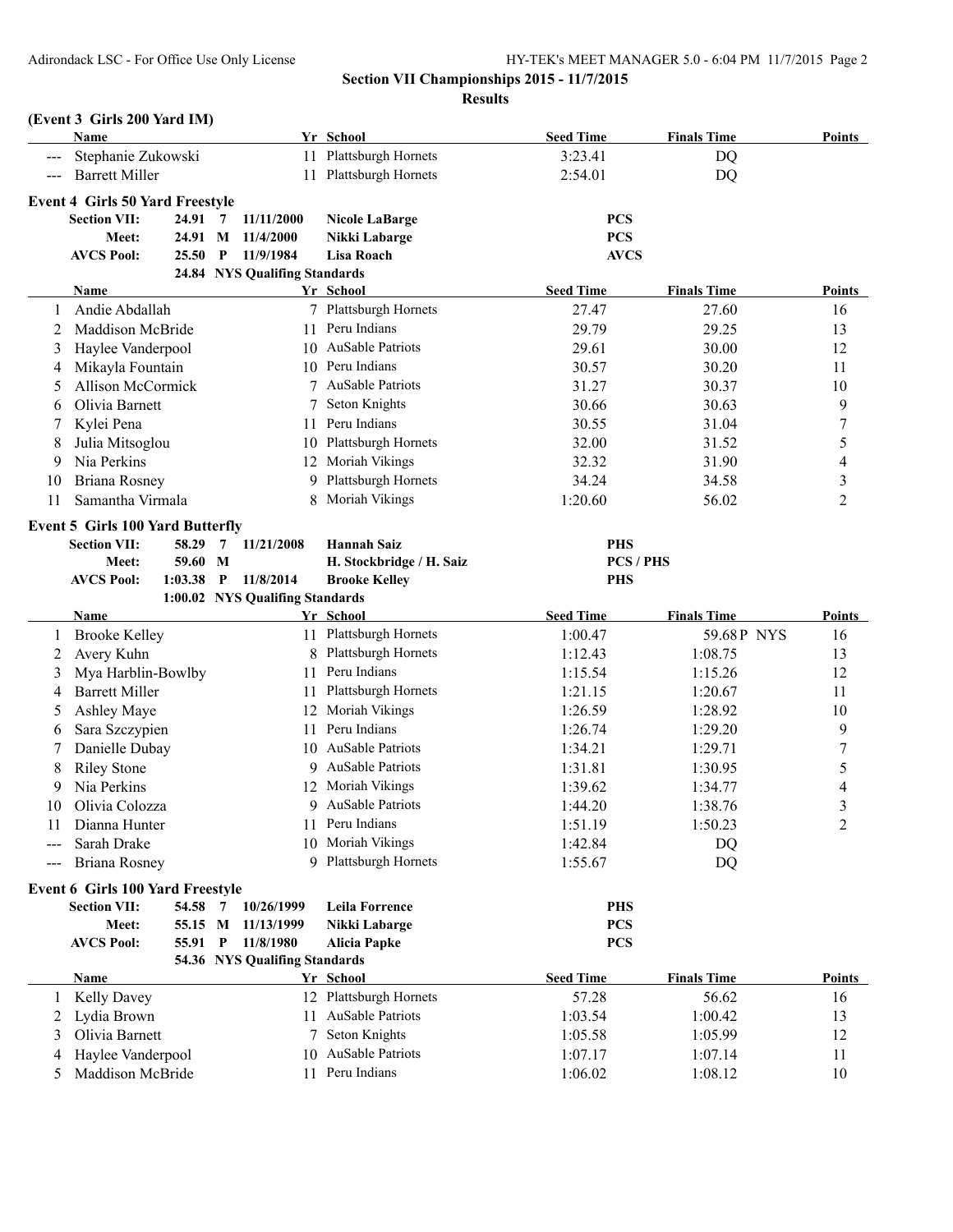**Section VII Championships 2015 - 11/7/2015 Results**

## **(Event 6 Girls 100 Yard Freestyle)**

|    | Name                                          |             |                         |                                 | Yr School                      | <b>Seed Time</b>                                   | <b>Finals Time</b>                    | <b>Points</b>    |
|----|-----------------------------------------------|-------------|-------------------------|---------------------------------|--------------------------------|----------------------------------------------------|---------------------------------------|------------------|
| 6  | Madison Bedard                                |             |                         |                                 | 10 AuSable Patriots            | 1:08.22                                            | 1:08.18                               | 9                |
| 7  | Julia Mitsoglou                               |             |                         |                                 | 10 Plattsburgh Hornets         | 1:08.70                                            | 1:09.15                               | $\boldsymbol{7}$ |
| 8  | Searah Merrit                                 |             |                         | 11                              | Peru Indians                   | 1:10.44                                            | 1:09.23                               | 5                |
| 9  | Kahley Alteri                                 |             |                         | 10                              | Moriah Vikings                 | 1:12.78                                            | 1:09.70                               | 4                |
| 10 | Megan LeClair                                 |             |                         | 9                               | <b>AuSable Patriots</b>        | 1:14.45                                            | 1:14.87                               | 3                |
| 11 | Marikate Parmeter                             |             |                         | 11                              | Plattsburgh Hornets            | 1:18.55                                            | 1:16.15                               | $\overline{c}$   |
| 12 | Katy Carron                                   |             |                         | 10                              | Plattsburgh Hornets            | 1:21.62                                            | 1:18.74                               | 1                |
| 13 | Mya Harblin-Bowlby                            |             |                         | 11                              | Peru Indians                   | 1:04.24                                            | 1:19.14                               |                  |
| 14 | Sarah Drake                                   |             |                         | 10                              | Moriah Vikings                 | 1:29.78                                            | 1:32.03                               |                  |
| 15 | Jaiden Varmette                               |             |                         | 8                               | Moriah Vikings                 | 1:36.98                                            | 1:33.97                               |                  |
|    | <b>Event 7 Girls 500 Yard Freestyle</b>       |             |                         |                                 |                                |                                                    |                                       |                  |
|    | <b>Section VII:</b>                           | $5:12.87$ 7 |                         | 11/16/2007                      | <b>Hannah Saiz</b>             | <b>PHS</b>                                         |                                       |                  |
|    | Meet:                                         | 5:16.44 M   |                         | 11/3/2007                       | <b>Hannah Saiz</b>             | <b>PHS</b>                                         |                                       |                  |
|    | <b>AVCS Pool:</b>                             | $5:23.15$ P |                         | 10/13/2006                      | <b>Hannah Saiz</b>             | <b>PHS</b>                                         |                                       |                  |
|    |                                               |             |                         | 5:14.65 NYS Qualifing Standards |                                |                                                    |                                       |                  |
|    | Name                                          |             |                         |                                 | Yr School                      | <b>Seed Time</b>                                   | <b>Finals Time</b>                    | Points           |
| 1  | <b>Emily McCormick</b>                        |             |                         |                                 | 11 AuSable Patriots            | 5:46.98                                            | 5:37.51                               | 16               |
| 2  | Meghan Davey                                  |             |                         |                                 | 10 Plattsburgh Hornets         | 5:58.11                                            | 5:53.51                               | 13               |
| 3  | Madeline Dame                                 |             |                         |                                 | 9 Plattsburgh Hornets          | 6:22.91                                            | 6:23.05                               | 12               |
| 4  | Cydney Bond                                   |             |                         | 7                               | Peru Indians                   | 6:33.24                                            | 6:31.21                               | 11               |
| 5  | Mia Biondolillo<br>10                         |             | Plattsburgh Hornets     | 6:56.83                         | 6:47.42                        | 10                                                 |                                       |                  |
| 6  | Zoe Porter                                    |             |                         |                                 | 12 Plattsburgh Hornets         | 7:15.14                                            | 7:02.43                               | 9                |
| 7  | Lillian Wilson<br>10                          |             | <b>AuSable Patriots</b> | 7:15.69                         | 7:05.37                        | $\boldsymbol{7}$                                   |                                       |                  |
| 8  | Erica Hayley<br>10                            |             | Peru Indians            | 7:13.88                         | 7:11.13                        | 5                                                  |                                       |                  |
| 9  | Kaytlin Durgan<br>11                          |             |                         |                                 | Peru Indians                   | 7:35.89                                            | 7:25.36                               | $\overline{4}$   |
| 10 | Abbigail LaPoint<br>10                        |             | Peru Indians            | 8:35.42                         | 8:13.51                        | 3                                                  |                                       |                  |
| 11 | Lily Williams<br>8                            |             | Moriah Vikings          | 9:30.38                         | 8:56.99                        | $\overline{2}$                                     |                                       |                  |
|    | <b>Event 8 Girls 200 Yard Freestyle Relay</b> |             |                         |                                 |                                |                                                    |                                       |                  |
|    | <b>Section VII:</b>                           |             |                         | $1:44.60$ 7 $11/11/2000$        | <b>Peru Central School</b>     | <b>PCS</b>                                         |                                       |                  |
|    |                                               |             |                         |                                 |                                | N. Labarge, E. Lynch, M. McCormick, L. Oertel      |                                       |                  |
|    | Meet:                                         |             |                         | 1:44.60 M 11/4/2000             | <b>Peru Central School</b>     | <b>PCS</b>                                         |                                       |                  |
|    |                                               |             |                         |                                 |                                | N.Labarge, L.Oertel, M.McCormick, A.Campbell       |                                       |                  |
|    | <b>AVCS Pool:</b>                             | $1:45.53$ P |                         | 9/30/2005                       | <b>Plattsburgh High School</b> | <b>PHS</b>                                         |                                       |                  |
|    |                                               |             |                         |                                 |                                | A.Fedorowski, J.Belser-Ehrlich, B.Robinson, H.Saiz |                                       |                  |
|    |                                               |             |                         | 1:41.69 NYS Qualifing Standards |                                |                                                    |                                       |                  |
|    | <b>Team</b>                                   |             |                         |                                 | Relay                          | <b>Seed Time</b>                                   | <b>Finals Time</b>                    | <b>Points</b>    |
| 1  | Plattsburgh Hornets                           |             |                         |                                 |                                | 1:49.13                                            | 1:51.54                               | 32               |
|    | 1) Andie Abdallah 7                           |             |                         |                                 | 2) Meghan Davey 10             | 3) Kelly Davey 12                                  | 4) Brooke Kelley 11                   |                  |
| 2  | <b>AuSable Patriots</b>                       |             |                         | 2:00.18                         | 2:01.53                        | 26                                                 |                                       |                  |
|    | 1) Allison McCormick 7                        |             |                         |                                 | 2) Megan LeClair 9             | 3) Haylee Vanderpool 10                            | 4) Emily McCormick 11                 |                  |
| 3  | Peru Indians                                  |             |                         |                                 |                                | 2:04.32                                            | 2:03.94                               | 24               |
|    | 1) Mikayla Fountain 10                        |             |                         |                                 | 2) Sara Szczypien 11           | 3) Liv Nycklmoe 11                                 | 4) Maddison McBride 11                |                  |
| 4  | Moriah Vikings                                |             |                         |                                 | 2) Lily Williams 8             | 2:38.53<br>3) Jaiden Varmette 8                    | 2:40.79<br>4) Elizabeth VonDwingelo 7 | 22               |
|    | 1) Sarah Drake 10                             |             |                         |                                 |                                |                                                    |                                       |                  |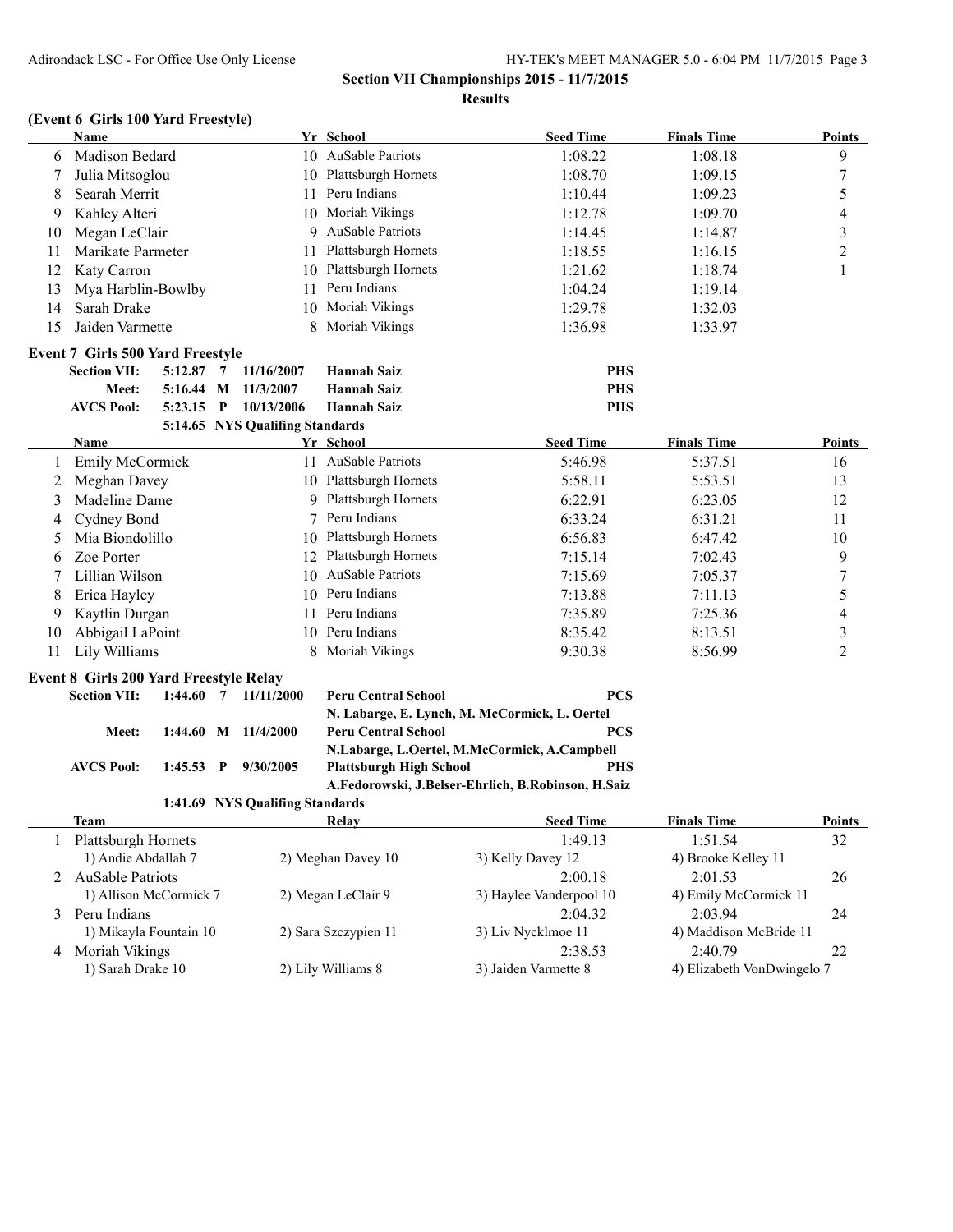#### **Section VII Championships 2015 - 11/7/2015 Results**

|       | <b>Event 9 Girls 100 Yard Backstroke</b> |             |              |                                 |    |                                                                         |                                                  |                        |                  |
|-------|------------------------------------------|-------------|--------------|---------------------------------|----|-------------------------------------------------------------------------|--------------------------------------------------|------------------------|------------------|
|       | <b>Section VII:</b>                      | 1:02.90     | 7            | 9/15/1995                       |    | <b>Erica Lindsay</b>                                                    | <b>PHS</b>                                       |                        |                  |
|       | Meet:                                    | $1:03.00$ M |              | 11/8/2003                       |    | Aggie Fedorowski                                                        | <b>PHS</b>                                       |                        |                  |
|       | <b>AVCS Pool:</b>                        | 1:04.54     | $\mathbf{P}$ | 2004                            |    | <b>Tiffany Sorrell</b>                                                  | <b>AVCS</b>                                      |                        |                  |
|       |                                          |             |              | 1:00.42 NYS Qualifing Standards |    |                                                                         |                                                  |                        |                  |
|       | Name                                     |             |              |                                 |    | Yr School                                                               | <b>Seed Time</b>                                 | <b>Finals Time</b>     | <b>Points</b>    |
|       | <b>Kelly Davey</b>                       |             |              |                                 |    | 12 Plattsburgh Hornets                                                  | 1:10.12                                          | 1:05.01                | 16               |
| 2     | Lydia Brown                              |             |              |                                 | 11 | AuSable Patriots                                                        | 1:10.49                                          | 1:10.24                | 13               |
| 3     | Julia Mulligan                           |             |              |                                 | 10 | Seton Knights                                                           | 1:14.00                                          | 1:15.43                | 12               |
| 4     | <b>Madison Bedard</b>                    |             |              |                                 | 10 | AuSable Patriots                                                        | 1:15.24                                          | 1:15.88                | 11               |
| 5     | Madeline Dame                            |             |              |                                 | 9  | Plattsburgh Hornets                                                     | 1:16.64                                          | 1:16.91                | 10               |
| 6     | Alexis Hutchins                          |             |              |                                 | 11 | Peru Indians                                                            | 1:21.17                                          | 1:17.90                | 9                |
|       | Ashley Maye                              |             |              |                                 |    | 12 Moriah Vikings                                                       | 1:22.22                                          | 1:19.18                | $\boldsymbol{7}$ |
| 8     | Quincy Parkinson                         |             |              |                                 |    | 9 Plattsburgh Hornets                                                   | 1:19.75                                          | 1:19.27                | 5                |
| 9     | Zoe Porter                               |             |              |                                 |    | 12 Plattsburgh Hornets                                                  | 1:21.69                                          | 1:20.92                | 4                |
| 10    | Liv Nycklmoe                             |             |              |                                 | 11 | Peru Indians                                                            | 1:21.73                                          | 1:20.99                | 3                |
| 11    | Jaiden Varmette                          |             |              |                                 | 8  | Moriah Vikings                                                          | 1:52.12                                          | 1:52.43                | $\overline{2}$   |
| 12    | Elizabeth VonDwingelo                    |             |              |                                 | 7  | Moriah Vikings                                                          | 2:11.68                                          | 1:53.96                | 1                |
| $---$ | Mikayla Fountain                         |             |              |                                 | 10 | Peru Indians                                                            | 1:14.74                                          | DQ                     |                  |
|       | Event 10 Girls 100 Yard Breaststroke     |             |              |                                 |    |                                                                         |                                                  |                        |                  |
|       | <b>Section VII:</b>                      | 1:05.48     | 7            | 10/9/2015                       |    | <b>Brooke Kelley</b>                                                    | <b>PHS</b>                                       |                        |                  |
|       | Meet:                                    | $1:07.31$ M |              | 11/4/2000                       |    | <b>Hillary Stockbridge</b>                                              | <b>PCS</b>                                       |                        |                  |
|       | <b>AVCS Pool:</b>                        | 1:07.27     | $\mathbf{P}$ | 9/22/2015                       |    | <b>Brooke Kelley</b>                                                    | <b>PHS</b>                                       |                        |                  |
|       |                                          |             |              | 1:08.60 NYS Qualifing Standards |    |                                                                         |                                                  |                        |                  |
|       | Name                                     |             |              |                                 |    | Yr School                                                               | <b>Seed Time</b>                                 | <b>Finals Time</b>     | Points           |
| 1     | <b>Brooke Kelley</b>                     |             |              |                                 |    | 11 Plattsburgh Hornets                                                  | 1:05.48                                          | 1:05.98P NYS           | 16               |
| 2     | Emily McLane                             |             |              |                                 | 8  | Peru Indians                                                            | 1:26.92                                          | 1:27.17                | 13               |
| 3     | Kylei Pena                               |             |              |                                 | 11 | Peru Indians                                                            | 1:28.33                                          | 1:28.63                | 12               |
| 4     | Tina Mitsoglou                           |             |              |                                 | 12 | Plattsburgh Hornets                                                     | 1:32.06                                          | 1:30.67                | 11               |
| 5     | Erin Butler                              |             |              |                                 | 11 | AuSable Patriots                                                        | 1:28.48                                          | 1:31.62                | 10               |
| 6     | <b>Allison McCormick</b>                 |             |              |                                 |    | <b>AuSable Patriots</b>                                                 | 1:29.64                                          | 1:31.94                | 9                |
|       | Christina Lashway                        |             |              |                                 | 12 | Moriah Vikings                                                          | 1:31.77                                          | 1:32.58                | $\sqrt{ }$       |
| 8     | Miranda Smith                            |             |              |                                 | 12 | Peru Indians                                                            | 1:41.73                                          | 1:38.59                | 5                |
| 9     | <b>Riley Stone</b>                       |             |              |                                 | 9  | AuSable Patriots                                                        | 1:38.83                                          | 1:40.02                | 4                |
| 10    | Stephanie Zukowski                       |             |              |                                 | 11 | Plattsburgh Hornets                                                     | 1:42.52                                          | 1:40.73                | 3                |
| $---$ | Lily Williams                            |             |              |                                 | 8  | Moriah Vikings                                                          | 2:34.25                                          | DQ                     |                  |
|       |                                          |             |              |                                 |    |                                                                         |                                                  |                        |                  |
|       | Event 11 Girls 400 Yard Freestyle Relay  |             |              |                                 |    |                                                                         |                                                  |                        |                  |
|       | <b>Section VII:</b>                      | 3:48.81     | 7            | 11/5/2005                       |    | <b>Peru Central School</b>                                              | <b>PCS</b>                                       |                        |                  |
|       |                                          |             |              |                                 |    | L. Perry, H. Robinson, K. Ryan, K. Molzan                               |                                                  |                        |                  |
|       | Meet:                                    |             |              | 3:48.81 M 11/5/2005             |    | <b>Peru Central School</b>                                              | <b>PCS</b>                                       |                        |                  |
|       |                                          |             |              |                                 |    | L. Perry, K. Molzan, K. Ryan, H. Robinson<br><b>Peru Central School</b> | <b>PCS</b>                                       |                        |                  |
|       | <b>AVCS Pool:</b>                        | $3:55.39$ P |              | 9/18/1981                       |    |                                                                         | L. Zielinski, Ka. Greundling, J. Papke, A. Papke |                        |                  |
|       |                                          |             |              | 3:42.73 NYS Qualifing Standards |    |                                                                         |                                                  |                        |                  |
|       | Team                                     |             |              |                                 |    | <b>Relay</b>                                                            | <b>Seed Time</b>                                 | <b>Finals Time</b>     | <b>Points</b>    |
| 1     | Plattsburgh Hornets                      |             |              |                                 |    |                                                                         | 4:05.22                                          | 4:07.60                | 32               |
|       | 1) Madeline Dame 9                       |             |              |                                 |    | 2) Barrett Miller 11                                                    | 3) Avery Kuhn 8                                  | 4) Meghan Davey 10     |                  |
|       | 2 AuSable Patriots                       |             |              |                                 |    |                                                                         | 4:22.23                                          | 4:13.49                | 26               |
|       | 1) Emily McCormick 11                    |             |              |                                 |    | 2) Haylee Vanderpool 10                                                 | 3) Madison Bedard 10                             | 4) Lydia Brown 11      |                  |
| 3     | Peru Indians                             |             |              |                                 |    |                                                                         | 4:34.68                                          | 4:36.96                | 24               |
|       | 1) Searah Merrit 11                      |             |              |                                 |    | 2) Mya Harblin-Bowlby 11                                                | 3) Cydney Bond 7                                 | 4) Maddison McBride 11 |                  |